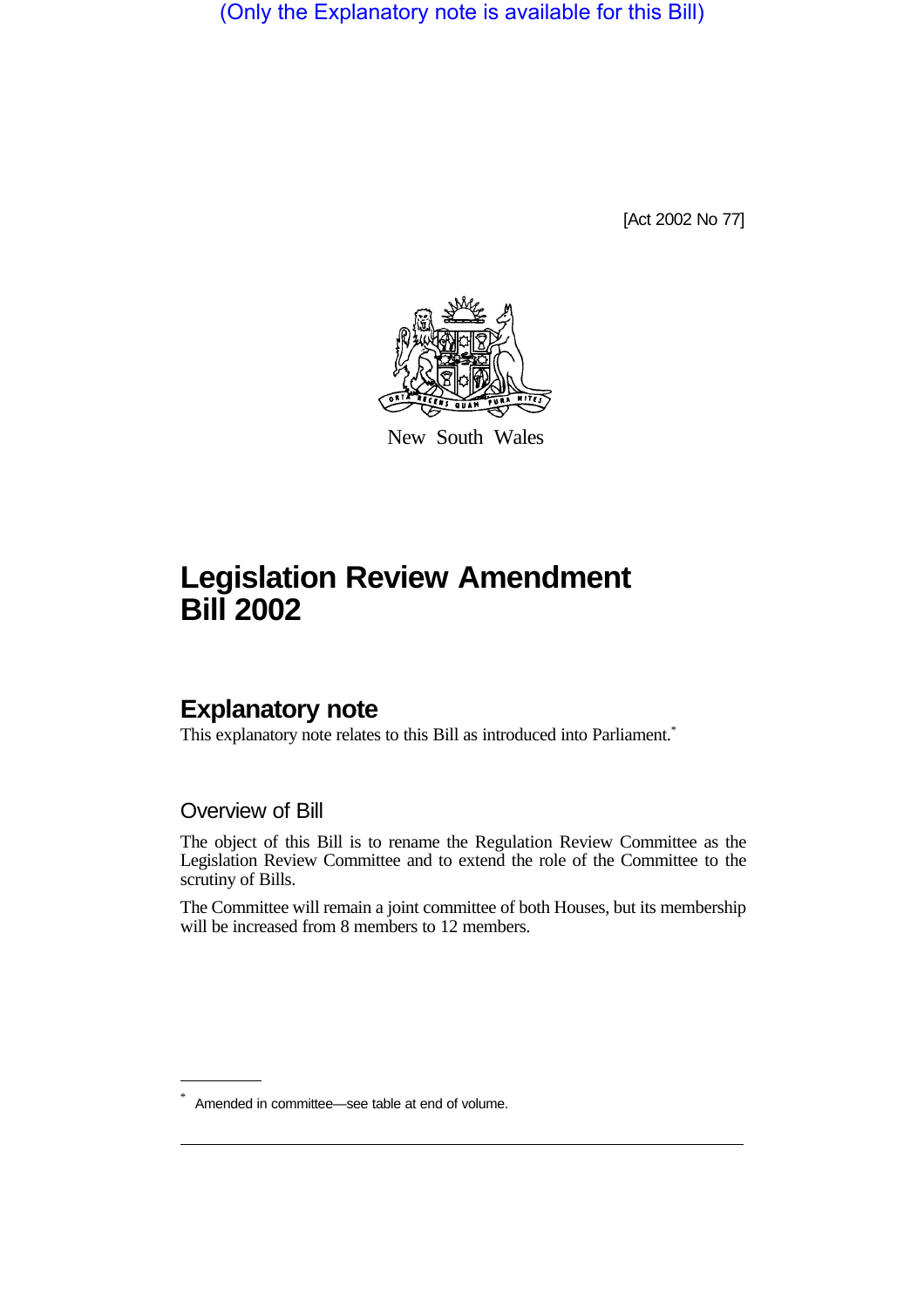Legislation Review Amendment Bill 2002 [Act 2002 No 77]

Explanatory note

#### Outline of provisions

**Clause 1** sets out the name (also called the short title) of the proposed Act.

**Clause 2** provides for the commencement of the proposed Act on a day or days to be appointed by proclamation.

**Clause 3** is a formal provision giving effect to the amendments to the *Regulation Review Act 1987* set out in Schedule 1.

**Clause 4** is a formal provision giving effect to the consequential amendments to the *Parliamentary Remuneration Act 1989* and the *Subordinate Legislation Act 1989* set out in Schedule 2.

#### **Schedule 1 Amendments**

Currently, the *Regulation Review Act 1987* constitutes the Regulation Review Committee as a joint committee of Parliament and gives it functions of reporting and making recommendations to Parliament arising out of its consideration of regulations before Parliament that are subject to disallowance or of existing regulations in connection with the program for the staged repeal of regulations.

**Schedule 1 [6]** provides that the Committee is to be known as the Legislation Review Committee. **Schedule 1 [1], [2], [4] and [5]** make consequential amendments, including to change the short title of the Principal Act to the *Legislation Review Act 1987*.

**Schedule 1 [7]–[9]** increase the membership of the Committee from 8 to 12 members. The number of members to be appointed from the Legislative Council is increased from 3 to 5 members and the number of members to be appointed from the Legislative Assembly is increased from 5 to 7 members. **Schedule 1 [10]** increases the quorum for a meeting of the Committee from 4 to 6 members.

**Schedule 1 [11]** inserts proposed section 8A into the Principal Act to confer an additional function on the Committee with respect to the scrutiny of Bills. The new function is to consider any Bill introduced into Parliament and to report to both Houses of Parliament as to whether any such Bill, by express words or otherwise:

- (a) trespasses unduly on personal rights and liberties, or
- (b) makes rights, liberties or obligations unduly dependent upon insufficiently defined administrative powers, or
- (c) makes rights, liberties or obligations unduly dependent upon non-reviewable decisions, or

Explanatory note page 2